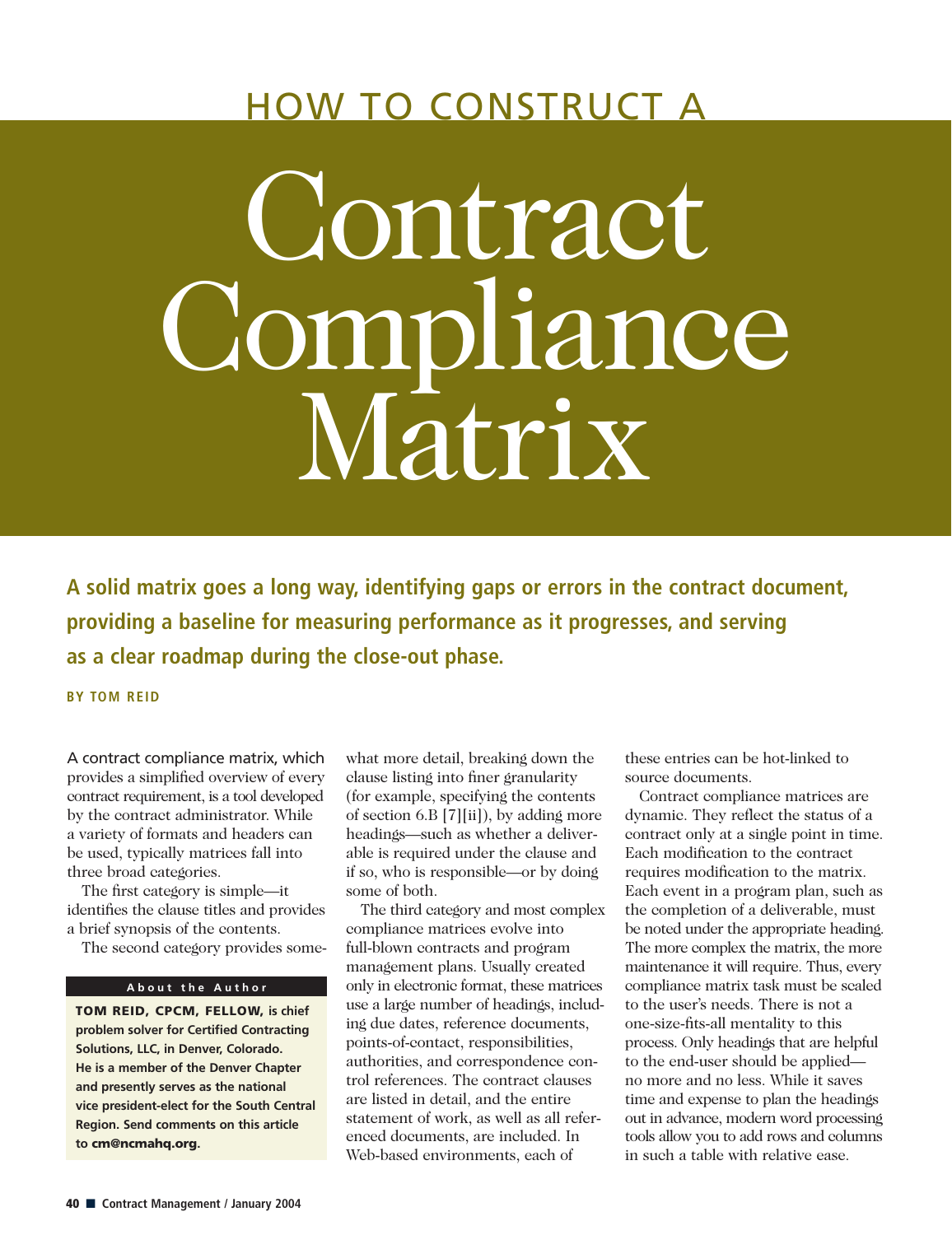# **The "Real-World" Context**

A contract compliance matrix serves many practical purposes. It might be used only by the contracts department as a tool to understand the contract, track events in the contract, or train new contract administrators. As a stand-alone, the matrix can be a useful resource to help explain contract sections or components to management or to a customer. It can also be valuable at contract close-out time, as a checklist and tracking tool.

More often, however, the creation of a contract compliance matrix is the first step toward a contract management plan. Using the matrix to establish the various contract requirements allows you to offer input to the program manager on those portions of his responsibilities that must be fulfilled under the contract. This presents the baseline for discussions on who specifically will track the fulfillment of those requirements. Once those issues are settled, you can develop a complete contract management plan for inclusion in the master program

management plan. From these documents the customer will generally develop a contractor surveillance plan, specifying details on contract oversight and performance measurement. It all starts here.

Ideally, the contract compliance activity starts when the request for proposal (RFP) is received, and a requirements traceability matrix (RTM) is developed to ensure that all RFP requirements are being addressed. While there are significant similarities between a RTM and a contract compliance matrix, they are fundamentally different. The RTM is set against a relatively fixed document with a very limited life span. "Performance" under the proposal is straightforward respond to the RFP.

The contract compliance matrix will most likely become far more dynamic, and the amount of information necessary to be a fully functional tool for contract management can far exceed the data necessary in an RTM. Still, a quality RTM is an excellent starting point to create a contract

compliance matrix. Most commonly, however, no RTM exists, and the contract compliance matrix must be created from "whole cloth," so to speak.

# **The Process**

The starting point is always the contract. The contract must be gathered in a single location and read from beginning to end. Every modification should be gathered into the contract file as well. This same approach applies to both the hard- and soft-copy contract formats. It will often be necessary to gather the reference documents into the same file location. Only with a fundamental grasp of the nature and complexity of the entire contract can you begin to develop a matrix.

The next step is to determine your audience and what data each stakeholder needs. Compliance matrices can serve a multitude of purposes. That is why there is considerable choice in what headings you use. In an ideal setting, you would create the matrix using all possible headings in a searchable database format. Then,



Certificate in Procurement & Contracts Management

# **Spring 2004 Online Courses**

- PC 400W: Procurement and Contracting
- PC 405W: Cost and Price Analysis
- PC 407W: Seminar In Procuremen, and Confracts Management
- PC SITW: Practicement and Contracting Frinciples and Administration
- PC 504W; Advanced Contract Formation and Administration
- PC 505W: Seminar for Acquisition Personnel
- PC 506W: Federal Acculsition Case Studies
- PC SIVAY: Survices Contracting
- PC 512W: Blectronic Commerce in Federal Acquisition

Online Courses Begin January 26

Advance your career loday in the field of government contracting! This certificate program will enable you to build new skills to address the expanding needs of private industry and local, state, and federal agencies. Ideal for professionally framed producment/confracting officers, contracts administrators, and negotiators. Students may select either the graduate or undergraduate certificate.

> For more information, contact us today! http://wyaceonline.org/or/(703) 536-1139.

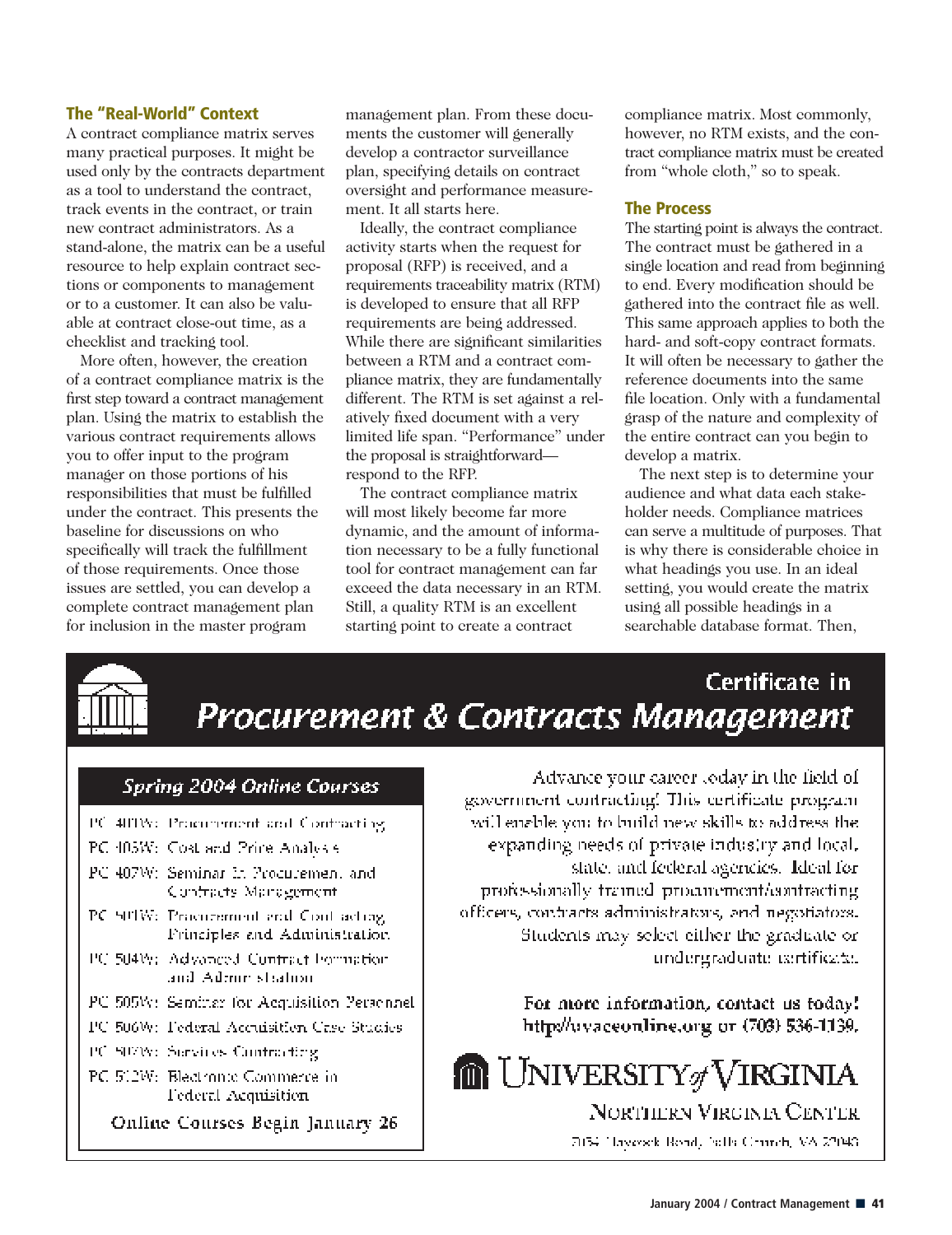# **Ten Steps to Create a Contract Compliance Matrix**

- (1) Read the contract.
- (2) Determine the audience to establish the appropriate headings and format.
- (3) Determine the correct level of detail.
- (4) Enter the data.
- (5) Capture data for variable headers and flow-down requirements.
- (6) Review contract modifications.
- (7) Add disclaimers.
- (8) Proofread, proofread, proofread.
- (9) Distribute for comment before going "final."
- (10) Keep the matrix current.

you would selectively print versions containing only the headings necessary for a particular application. For example, a matrix might be useful for tracking the funding modifications. But, there could also be reasons why you would not want the funding information to be widely disseminated. While the data could reside in the matrix, you would only print that column of data on those versions being distributed to those who need to know this kind of information.

Next, you will want to establish the matrix headings. Detailed interviews should be held with the client to understand their needs and their interests. If they have never used a matrix and found what a functional tool it can be, you may have to share some examples. Do not undersell the need for continued maintenance, but do not oversell the need for complexity in a simple contract. The scope must be sized to your user's specific needs. At this stage, the more important aspect is to make

sure that a matrix—of any sort—is developed. If the client is only comfortable with a simple matrix, prepare that. As noted earlier, columns and rows can be added later.

Headers come in two basic flavors. "Fixed headers" are those that will appear in all matrices. Typically, those will be the headings such as "clause number," "clause name," and "contents" or "description." These headers are applicable to the simplest of matrices.

For more complex versions, any number of "variable headers" can be used. These come in as many variations as you and your client can imagine. Popular additional headers include:

- (1) Deliverables;
- (2) Responsible organization/person;
- (3) Referenced documents;
- (4) Documents incorporated by reference;
- (5) Customer point-of-contact;
- (6) Due date;
- (7) Reporting date;
- (8) Actual delivery date;
- (9) Applicability timeframe;
- (10) Correspondence control reference number;
- (11) Links to other databases; and
- (12) Required format for each deliverable.

Next, format the document in whatever software you are using. While the temptation is to use a spreadsheet, experience has shown that using tables in a word processing program works best. For one thing, you will have a lot of words, and most spreadsheet programs do not do spell-check automatically. Also, tables usually provide you with greater flexibility in more readable cell sizes and formatted

page breaks. This is not an area in which to be dogmatic, however—stay in the familiar, comfortable format-zone that works best for you.

Divide sections of the contract in the matrix with some identifiable, visual break. A shaded block works well. Set up each section of the contract under a separate heading. Make the final document, whether printed or on-screen, as user-friendly as possible.

Your next step is to determine the correct level of detail for each entry in the table. For a simple matrix, you will probably only want to include the prime contract document, and for the specifications you might only say, "Identifies the work requirements under the contract."

For more complex matrices and specific user-tailored needs, it may be appropriate to break out each section of the statement of work. Most contracts will incorporate other documents by reference that will be applicable to the contract in one way or another. For completeness, some or all of these may need to be fully analyzed and the requirements contained in them spelled out in the matrix. The key is to make sure you have tailored the complexity of the matrix to the needs of the user. If you make the matrix too simple or too complex, the document will be useless.

## **The Program**

Now, it is time to enter the data. In a worst-case scenario, you may have to type it all in longhand. If so, be sure to have a separate set of eyes proofread your data entry. If you have access to a soft copy of the contract, you will be able to cut and paste the sections where they belong.

Be careful—a matrix is useless if all it does is take the entire contents of a contract and format it in columns. The "contents" or "description" section needs to be a readable synopsis of the contract, not all of the legalese. Remember: Your user is most likely a business executive or a program manager. They expect you to know what the contract says in detail. All they need is a brief description to understand the thrust of a clause. Even for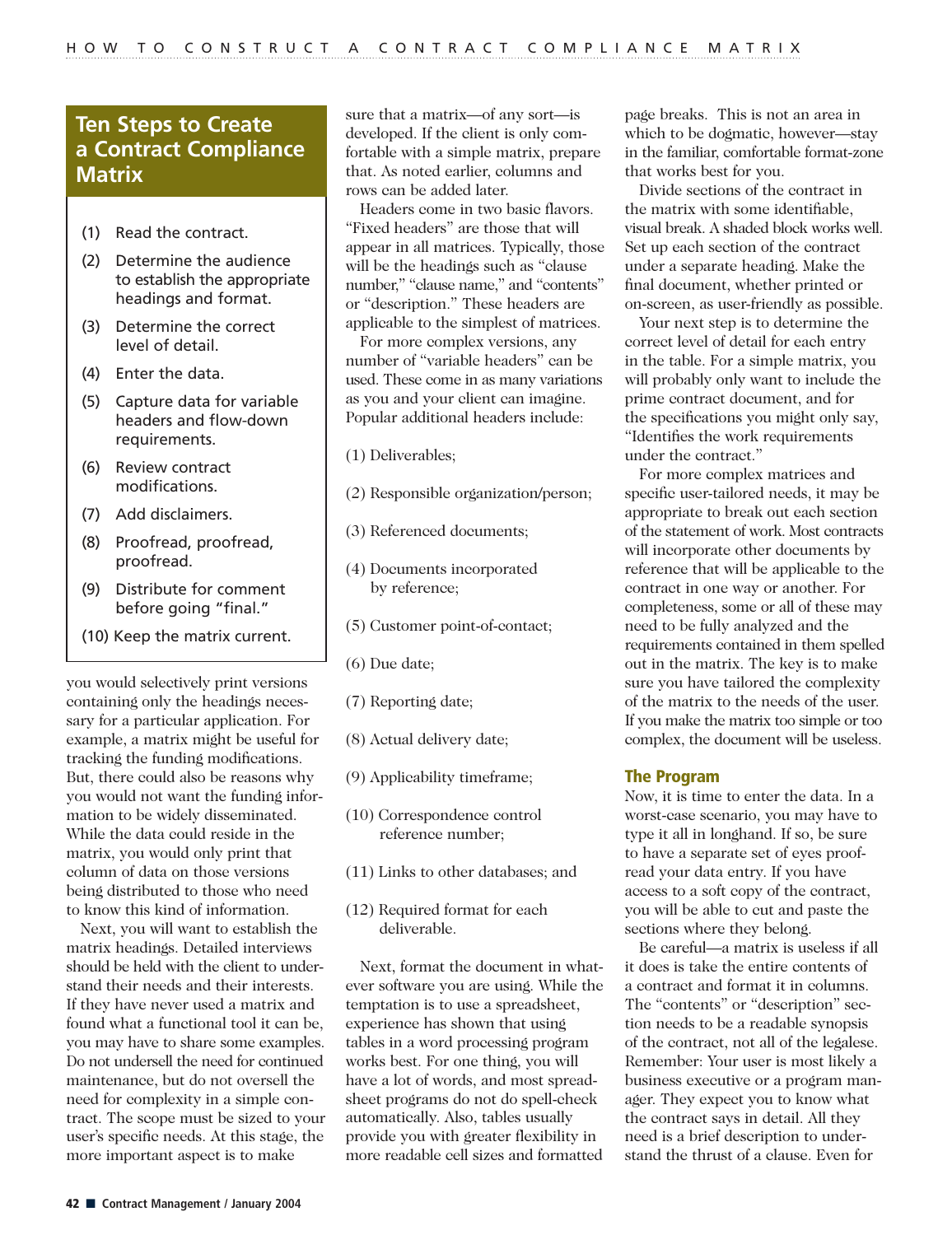| <b>Sample Compliance Matrix (Simple) Format</b>  |                                                                            |                                                                                                                                                                                                                                                                                                     |
|--------------------------------------------------|----------------------------------------------------------------------------|-----------------------------------------------------------------------------------------------------------------------------------------------------------------------------------------------------------------------------------------------------------------------------------------------------|
| Clause #                                         | <b>Title</b>                                                               | <b>Description</b>                                                                                                                                                                                                                                                                                  |
| <b>SECTION A: SF1449</b>                         |                                                                            |                                                                                                                                                                                                                                                                                                     |
| None                                             | Solicitation, Offer, and<br>Award                                          | Standard form used to award a contract.                                                                                                                                                                                                                                                             |
| SECTION B: SUPPLIES OR SERVICES AND PRICES/COSTS |                                                                            |                                                                                                                                                                                                                                                                                                     |
| B.1                                              | Services Being Acquired                                                    | Provides the basic nature of the services to be provided and requires<br>[state the general nature of the work to be performed].                                                                                                                                                                    |
| B.2                                              | <b>Estimated Cost and Fee</b>                                              | States that the estimated cost under this contract is \$<br>and the potential fee is \$                                                                                                                                                                                                             |
| B.3                                              | Availability of<br><b>Appropriated Funds</b>                               | Provides that there are no funds available for this procurement and states that<br>the government will notify party when there are. It also cautions against begin-<br>ning work before funds are available. Any action on the part of the contractor<br>may not be reimbursed.                     |
| B.4                                              | Obligation of Funds                                                        | Sets forth the amount of funds obligated under the contract as modified<br>from time to time.                                                                                                                                                                                                       |
|                                                  | SECTION C: DESCRIPTION / SPECIFICATION / WORK STATEMENT                    |                                                                                                                                                                                                                                                                                                     |
| C.1                                              | <b>General Information</b>                                                 | Sets forth the basic requirements under the contract.                                                                                                                                                                                                                                               |
| C.2                                              | <b>Statement of Work</b>                                                   | Sets forth specific requirements. See program plan for details available from<br>the program manager.                                                                                                                                                                                               |
| C.3                                              | Deliverables                                                               | Specifies deliverables the customer is expecting to see and due dates for each.<br>Refer to program plan.                                                                                                                                                                                           |
|                                                  | <b>SECTION D: PACKAGING AND MARKING</b>                                    |                                                                                                                                                                                                                                                                                                     |
| D.1                                              | Packaging and Marking                                                      | Requires use of standard commercial practices in packing and marking shipments.<br>It includes an additional requirement to specify the contract number and COR in<br>all addresses.                                                                                                                |
|                                                  | <b>SECTION E: INSPECTION AND ACCEPTANCE</b>                                |                                                                                                                                                                                                                                                                                                     |
| E.1                                              | Inspection Of Services-<br>Cost Reimbursement<br>(FAR 52.246-5) (APR 1984) | Standard FAR clause—establishes the government's right to inspect all services<br>called for by the contract at all places and times.                                                                                                                                                               |
| E.2                                              | Acceptance                                                                 | Acceptance of all work is by the contracting officer or duly authorized representative.                                                                                                                                                                                                             |
|                                                  | <b>SECTION F: DELIVERIES OR PERFORMANCE</b>                                |                                                                                                                                                                                                                                                                                                     |
| F.1                                              | Term of Contract                                                           | Establishes the contract term of one year with two options.                                                                                                                                                                                                                                         |
| F.2                                              | Option to Extend the<br>Term of the Contract                               | Allows the government to extend the term of the contract with 30-days notice,<br>as long as intent was communicated at least three months before expiration.                                                                                                                                        |
| F.3                                              | Stop-Work Order FAR<br>52.242-15 (AUG 1989)<br>Alternate I (APR 1984)      | Standard FAR clause—establishes the government's right to issue a written order<br>for the contractor to stop all or any part of the work under the contract. The<br>contracting officer shall make an equitable adjustment (e.g., delivery schedule,<br>estimated cost, fee, etc.) as appropriate. |

*Table 1. Compliance Matrix for Contract No. 123-4546-789 ABC, Inc., for U.S. Government*